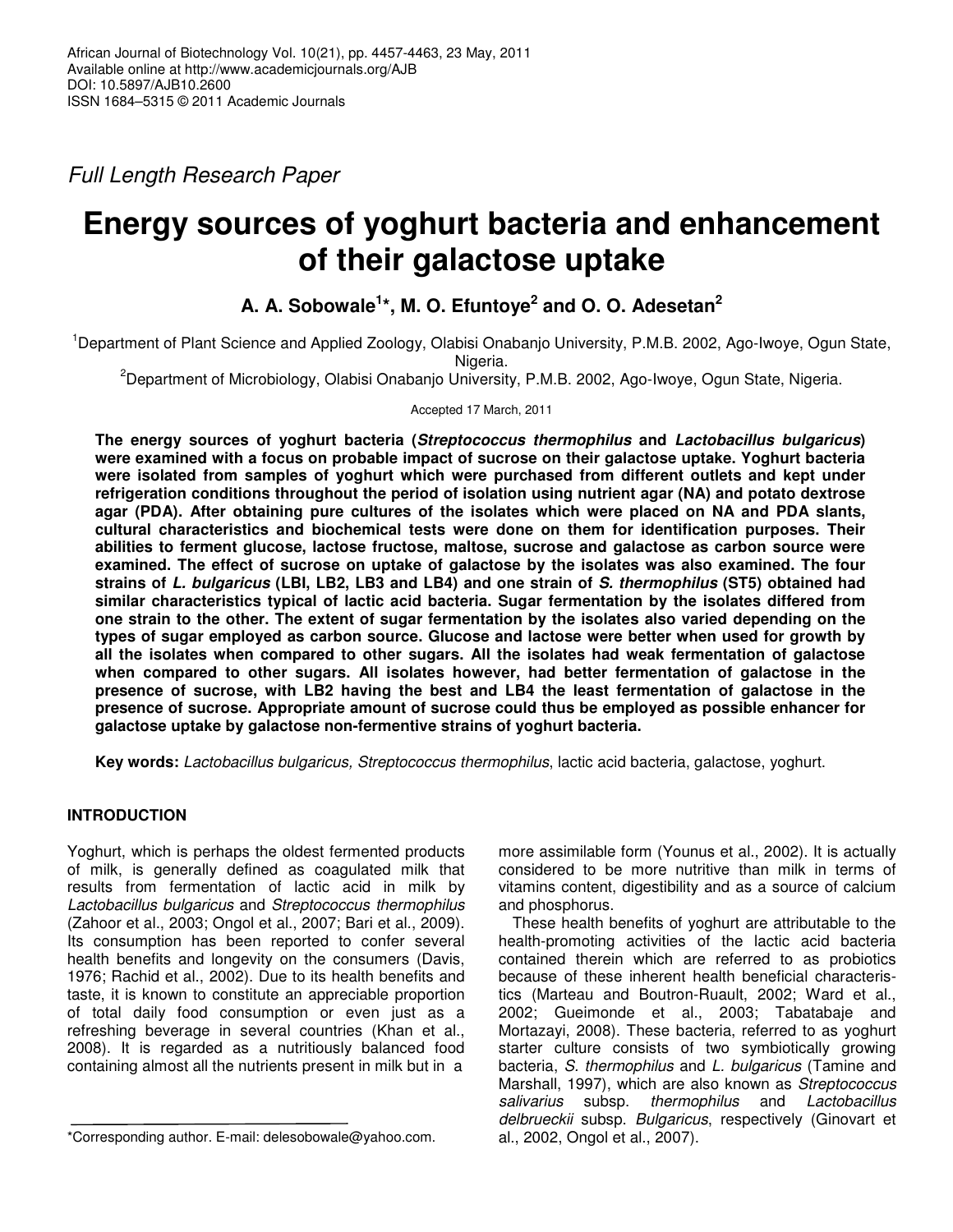Yoghurt culture bacteria (*L. bulgaricus* and *S. thermophilus*) are reported to be able to preferentially metabolize and transport a few to many sugars such as lactose, glucose, sucrose and to a lesser extent galactose (O'Leary and Woychik, 1976; Tinson et al., 1982; Hutkins et al., 1985a; Hickey et al., 1985; Poolman et al., 1988). The rate of uptake of one sugar by an organism in solution sometimes depends on presence or absence of another sugar. Lactose alone, for instance was reported to be used rapidly by *Leuconostoc mesenteroides subsp. mesenteroides* but slowly in the presence of galactose (Huang et al., 1994). A combination of lactose and glucose also resulted in the largest production of exopolysaccharide (EPS) by *S. thermophilus* LY03 when compared to using separate sugars as sole energy sources (Degeest and Vuyst, 2000). The inability of many commercial strains of *L. bulgaricus* and *S. thermophilus* to utilize galactose has however, been reported to have practical undesirable implications in a number of fermented dairy products (Hutkins et al., 1985b).

This work thus aimed to examine the general characteristics of *S. thermophilus* and *L. bulgaricus* after isolation and identification, with a focus on the possibility of enhancing their galactose uptake using sucrose.

#### **MATERIALS AND METHODS**

#### **Collection of yoghurt samples**

Ten yoghurt samples were purchased from different retail outlets. The yoghurt samples were placed in an ice chest and brought to the laboratory for microbiological analysis. They were stored immediately under refrigeration conditions until further experiments.

#### **Isolation of** *S. thermophilus* **and** *L. bulgaricus*

Nutrient agar (NA) and potato dextrose agar (PDA) were used for the isolation of the lactic acid bacteria with pour plate method being the isolation method (Shitata and Shah, 2002). Serial dilutions of the yoghurt samples were prepared using improvised method of Harrigan and McCance (1976) and Holt et al. (1994). One milliliter of each dilution (10<sup>-3</sup>, 10<sup>-4</sup> and 10<sup>-5</sup>) was transferred into separate sterilized Petri plates and 15 ml of the molten media was added. The Petri plates containing the mixture were gently swirled to ensure even dispersion of the inoculum. All experiments were prepared in triplicates. Petri plates were allowed to set before incubating at 37°C (Shitata and Shah, 2002). Colonies with different cultural characteristics were sub cultured into fresh NA and PDA Petri plates to obtain pure cultures. All pure cultures were stocked using NA and PDA slants.

#### **Characterization and identification of the isolated yoghurt bacteria**

Reactions of all the isolates to Gram's staining were carried out (Collins and Lyne, 1980; Awan and Rahman, 2002). Growth of pure isolates obtained was checked for morphological and cultural characteristics (Zahoor et al., 2003). The isolates were identified using their growth patterns at different temperatures and sugar

fermentation (Harrigan and McCance, 1976). Biochemical tests such as catalase test, motility test, methyl red test, Voges-Proskauer test, litmus milk fermentation test, oxygen relationship test, oxidative/fermentation test, indole production test and starch hydrolysis test (Awan and Rahman, 2002) were also performed for identification purposes with reference to Bergey's Manual (Holt et al., 1994).

#### **Effect of temperature on growth of** *S. thermophilus* **and** *L. bulgaricus*

One milliliter culture suspension of each isolate was dispensed in conical flasks containing 25 ml of sterilized nutrient broth after cooling. Uninoculated flasks served as control. All inoculations were done in duplicates. Incubation was done at 20, 28, 40, 45 and 55°C for 72 h. Growth of the isolates was determined as optical density (OD) at 660 nm using the colorimeter (Ongol et al., 2007).

#### **Effect of pH on growth of** *S. thermophilus* **and** *L. bulgaricus*

Stock buffer solution (citrate phosphate buffer) was prepared using Mcilvains (1921) method which consisted of 0.1 M citric acid (21.014 g/L) and 0.2 M disodium hydrogen phosphate (28.392 g/L). Both solutions were mixed in different proportions to obtain the required pH range of 1 to 8. One milliliter of 24 h old broth culture of each isolate was then dispensed in conical flask containing equal volumes (15 ml each) of nutrient broth and the buffer solutions. All inoculations were done in duplicates. Uninoculated conical flasks served as control. Incubation was done at 37°C for 24 h. Growth of the isolates was determined as optical density (OD) using the colorimeter.

#### **Use of carbon sources for growth by the isolates (sugar fermentation)**

One gram each of glucose, lactose, galactose, fructose, sucrose and maltose was dissolved in separate conical flasks containing 10 ml of distilled water and was sterilized by passing through 0.45 µm filter (Mehmood et al., 2009). 100  $\mu$  of each sugar was then transferred into separate sterilized test tubes of 5 ml of casein broth, labeled appropriately and placed at room temperature for 24 h to check for contamination. The conical flasks were thereafter inoculated aseptically with pure colonies of the bacterial isolates. All experiments were done in duplicates. The uninoculated flasks served as control. All flasks were incubated at 37°C for 48 h (Mehmood et al., 2009). Growth of the isolates was determined as OD at 660 nm using the colorimeter (Ongol et al., 2007). The uninoculated flask was used to standardize the colorimeter to zero absorbance.

#### **Sucrose as an enhancer for uptake of galactose by the isolates**

Thirty milliliter of sterilized casein broth was measured each into six 150 ml conical flasks. Ten milliliter distilled water containing dissolved 1.0 g each of galactose and sucrose was passed through 0.45 µm filter (Mehmood et al., 2009) and added into three of the conical flasks. Equal gram of galactose only was prepared the same way and added into the remaining three conical flasks (control). All flasks were inoculated aseptically with the isolates using sterilized wire loop, plugged with cotton wool and covered with aluminum foil. Incubation was then done at 37°C for 48 h after which test for reducing sugar was performed on the cultures using Fehling's solution A and B. Growth of the isolates was later determined as OD using the colorimeter. The uninoculated flask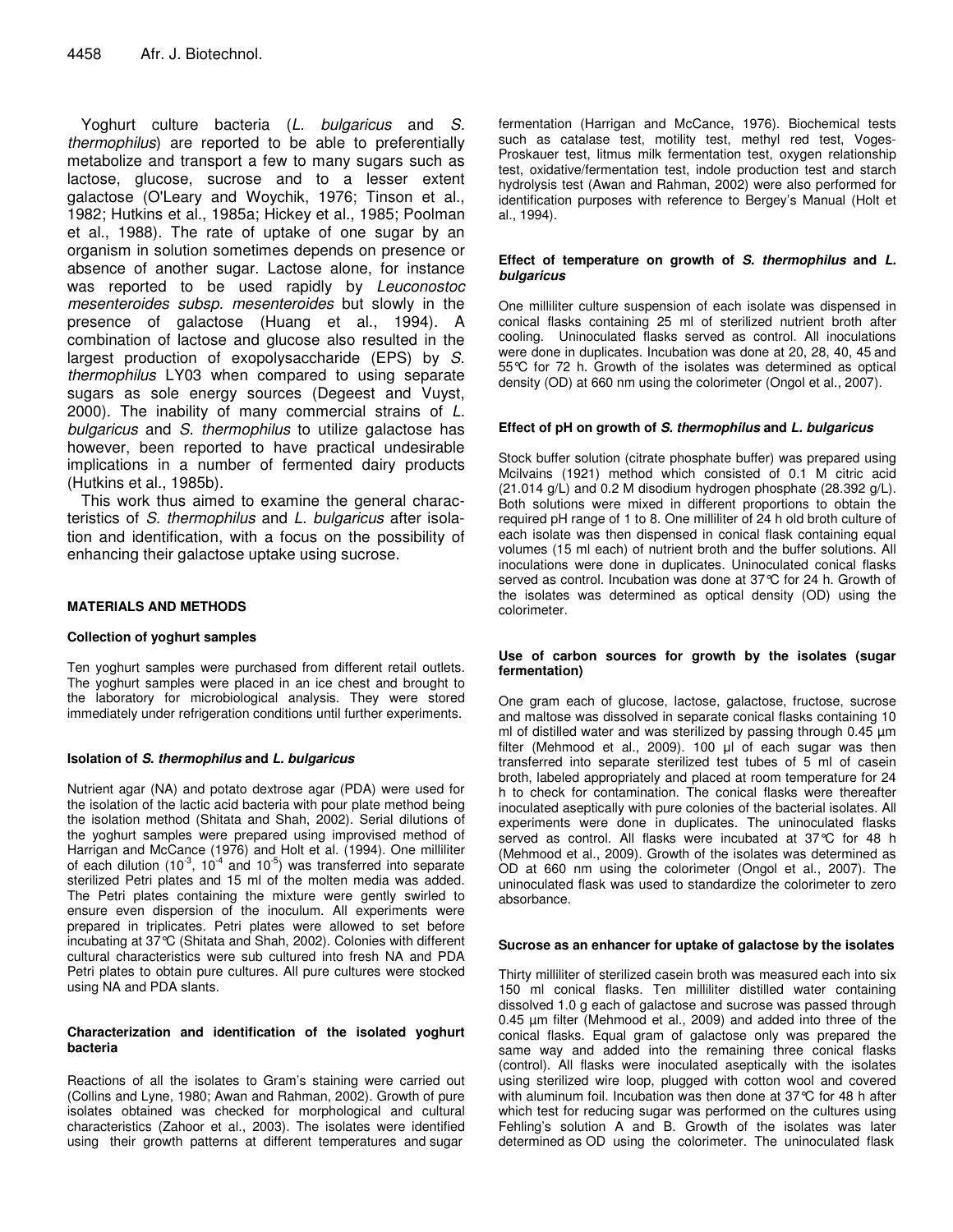**TestMorphological CharacteristicLitmusSugar fermentation Gr a m' ss t a i n Ce l l s h a p e Mo t i l i t y t e s t Cat a l as e t e s t Coa g u l as e t e s t Me t hy l r e d Vog e s P r o s k a u e r Cur d F o r ma t i o n Pe p t on i z a t i on Ind o l eP r o d u c t i on St a r c h** ء<br>م **y d r o l ys i** Starcn nydrolysis<br>Fermentative abilit **me n t a t i ve a b i l i t y Ox y g e n r e l at i o n s h** 음 **Lac t o s e Gl u c o s e Fr** 로 <u>ت</u> **t o s e Gal ac t os e Suc r o s e Ma l t o s e** LB1 + Ba - - - <sup>+</sup> - <sup>+</sup> <sup>+</sup> - <sup>+</sup> FF An A A A <sup>a</sup> A A  $IB2$  + Ba - - - <sup>+</sup> - <sup>+</sup> <sup>+</sup> - <sup>+</sup> FF An A A A <sup>a</sup> A A  $L$ B<sub>3</sub> + Ba - - - <sup>+</sup> - <sup>+</sup> <sup>+</sup> - <sup>+</sup> FF An A A A <sup>a</sup> A A LB4 + Ba - - - <sup>+</sup> - <sup>+</sup> <sup>+</sup> - - FF An A A A <sup>a</sup> A A ST5 + Co - - - <sup>+</sup> - <sup>+</sup> <sup>+</sup> - <sup>+</sup> FF An A A A <sup>a</sup> A A

**Table 1.** Characterization of yoghurt bacteria isolates.

+: Positive; Ba: Bacilli; Co: Cocci; F: fermentative; An: anaerobic; A: acid production; a: weak acid production; -: negative; LB1: L. bulgaricus strain 1; LB2: L. bulgaricus strain 2; LB3: L. EB3: L. *bulgaricus* strain 3; LB4: *L. bulgaricus* strain 4; ST5: *S. thermophilus*

was used to standardize the colorimeter to zero absorbance.

# **RESULTS**

# **Characterization of the yoghurt bacteria**

Five different isolates were obtained in total viz., four strains of *L. bulgaricus* (LBI, LB2, LB3 and LB4) and one strain of *S. thermophilus* (ST5). Results of the biochemical tests and Gram's staining on the bacterial isolates are shown in Table 1. Both *S. thermophilus* and *L. bulgaricus* had similar metabolic characteristics. The rate of evolution of carbon (iv) oxide (CO<sub>2</sub>) from different cultures varied, being slowest in cultures of LB2. LB3 had the deepest red coloration for the methyl red test, while LB2 had the lightest red coloration.

All isolates grew mainly in the lower portion of the test tubes to an average of 2.8 cm up to the length of the test tubes containing Hugh and Leifson medium (1953).

# **Effects of temperature and pH on growth of the isolates**

Effects of temperature and pH on growth of the isolates are shown in Figures 1 and 2. The optimal growth temperature for all the isolates was generally shown to be 40°C (Figure 1), even though all the isolates also had good growth at 28 and 45°C. All isolates had the poorest growth at 20 °C; they also had low growth at  $55^{\circ}$ C (Figure 1). LB1 however had better growth than the rest at 55°C (Figure 1). All ranges of pH employed supported the growth of all the isolates. Optimal

growth of all isolates occurred at pH 5 except isolate ST5 which had pH 6 supporting its optimal growth. However, growth of all isolates was poorest at pH 8 (Figure 2).

# **Utilization of carbon sources by the isolates**

Extent of sugar fermentation by the isolates varied depending on the types of sugar used as carbon source. LB2 and LB4 utilized glucose best for growth followed by lactose, while LBI, LB3 and ST5 grew best in lactose, followed by glucose. However, all the isolates fermented galactose weakly with LB3 fairing slightly better than the rest in galactose fermentation. They all had poor growths in galactose when compared to their growth in other sugars (Figure 3).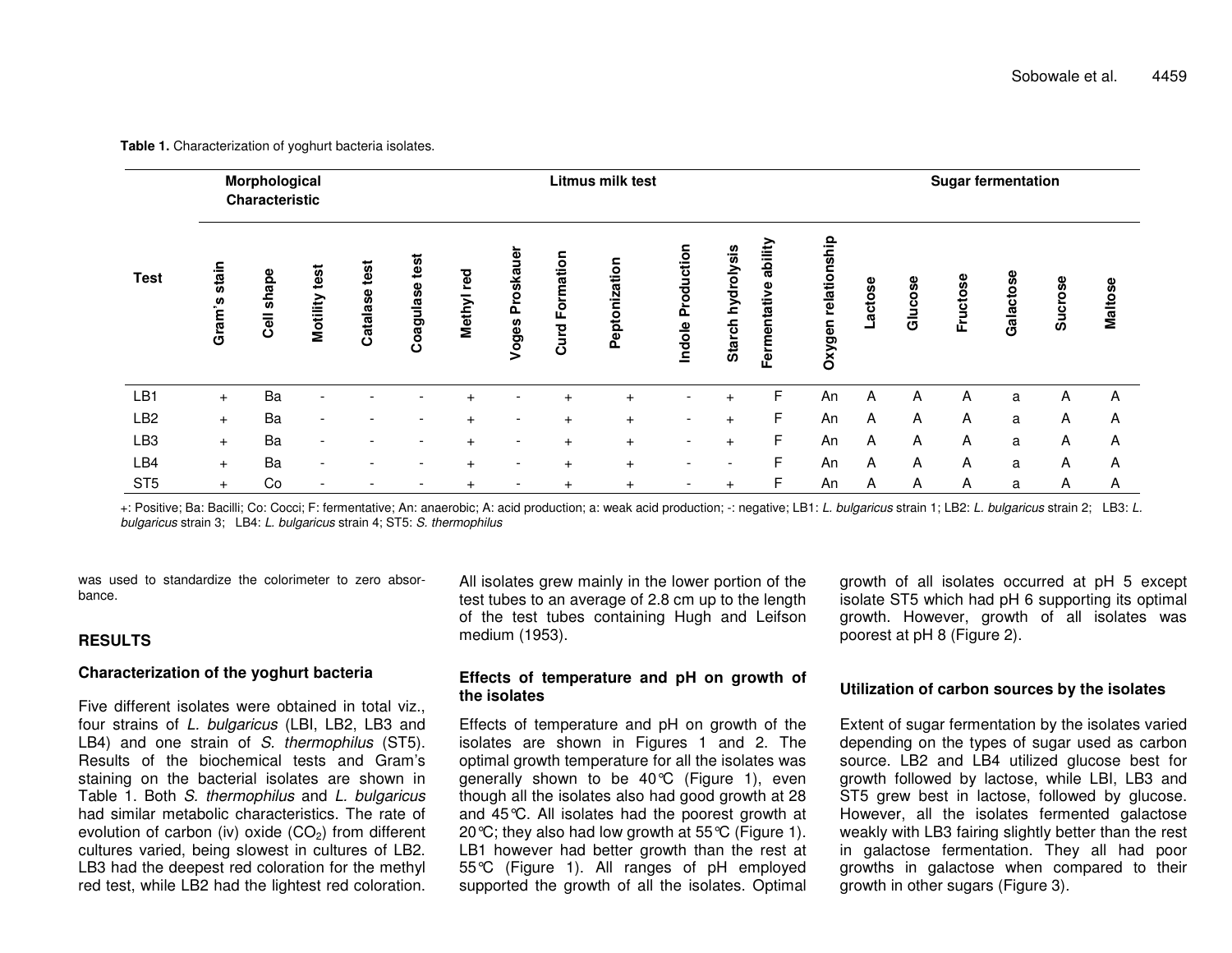

**Figure 1.** Effect of temperature on growth of yoghurt bacteria incubated for 72 h.



**Figure 2.** Effect of pH on growth of yoghurt bacteria at 37°C for 24 h.

# **Sucrose as an enhancer for uptake of galactose**

All isolates had better utilization of galactose in the presence of sucrose. Isolate LB2 had the best and LB4 the least utilization of galactose in the presence of sucrose (Figure 3). All the cultures slowly turned a very light dirty brown colour on adding Fehling's solution A and B. The colour slowly turned light red on heating. In the confirmatory test for galactose utilization, the cultures turned brown immediately and brick red on heating.

# **DISCUSSION**

Overall, morphological and biochemical characteristics of the isolates agreed with the works of Davis (1976), Sperber and Swan (1976), Zahoor et al. (2003) and Mehmood et al. (2009), thus confirming identity of the isolates as yoghurt bacteria. Growth of the isolates in the lower portion of test tubes containing Hugh and Leifson medium indicated their anaerobic character as reported by Taylor et al. (1974). However, their growth few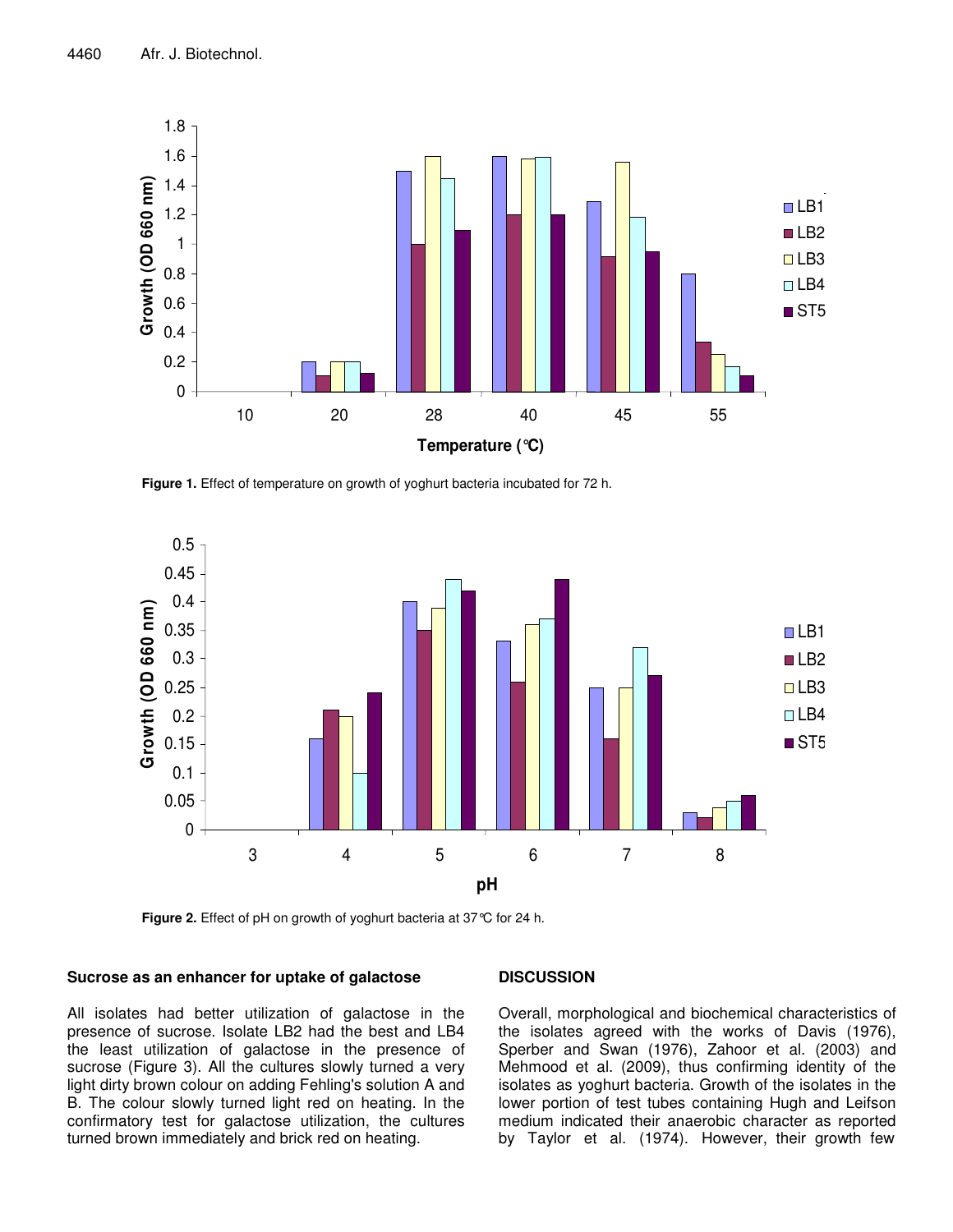

**Figure 3.** Sugar fermentation by yoghurt bacteria. Enhanced galactose fermentation obtained in the presence of sucrose (galactose^).

centimeters (2.8 cm) up the test tubes also showed their aero-tolerance. Drinan et al. (1975) reported that they are strongly unaffected in the presence of air.

Growth performance of the isolates at different temperatures and pH further confirms their identity. The optimum growth temperature for LBI, LB2, LB3, LB4 and ST5 which was close to 40°C agreed with the works of Davis (1976) and Shitata and Shah (2002). However growth performance of all the isolates at 28 and 45°C agreed with the results of Folkenberg et al. (2006) who concluded that changing fermentation temperature may have little effects on texture of yoghurt. Thermo-tolerance of all the isolates was shown by their growth at  $55^{\circ}$ C even though the growths were not very pronounced. However, extreme thermo tolerance of LBI over other isolates was shown by its better growth at 55°C. The pH 5 obtained for optimum growth of most of the isolates agreed with the works of Davis (1976), Younus et al. (2002) and Folkenberg et al. (2006). However, the pH 6 obtained for optimum growth of *S. thermophilus* also agreed with Wright and Klaenhammer (1983) who obtained similar results for yoghurt bacteria. Temperature and pH are among the factors affecting viability of yoghurt bacteria (Bari et al., 2009). Results obtained for sugar fermentation by the isolates agreed with those obtained by Hutkins et al. (1985b), Hickey et al. (1985), Audet et al. (1988) and Zahoor et al. (2003). It showed that all the isolates are weak galactose fermentive strains. The positive results obtained for maltose fermentation however contrasted with the reports of Davis (1976). Since maltose contains 2 molecules of glucose which is fermentable by the isolates, the results might not have been negative as reported by Davis (1976).

The utilization of glucose which is better than other

sugars by LB2 and LB4 agreed with the reports of Hickey et al. (1985) who submitted that the *Lactobacilli* utilize glucose as their primary energy source. The better growth of LB1, LB3 and ST5 in lactose when compared to glucose might however not be much of a deviation from the reports of Hickey et al. (1985). This is because it has been reported that when *L. bulgaricus* and *S. thermophillus* are grown in a lactose containing medium, only the glucose moiety of the lactose is used and free galactose is released into the medium (O'Leary and Woychik, 1976; Thompson et al., 1977; Thomas and Crow, 1984).

The poor utilization of galactose by these isolates, which agreed with the work of Thomas and Crow (1984), however shows that the isolates could be regarded as poor fermenters of galactose or galactose non-fermentive  $(Gal^{(\cdot)})$  strains. In the experiments of Thomas and Crow  $(1984)$ , the Gal<sup>(-)</sup> strains used released less galactose than the total available from lactose hydrolysis indicating partial utilization of galactose. The slow change in colour of casein broth to light dirty brown and to light red in the test for reducing sugar when sucrose was used as energizer for galactose uptake indicated the presence of galactose only in trace amount. This showed that the isolates, which are poor fermenters of galactose, were able to utilize galactose better in the presence of sucrose. This was also established in the confirmatory test where the cultures immediately turned brown and later to brick red on heating, indicating considerable presence of galactose in the medium when sucrose was absent. It showed that the addition of a suitable metabolizable energy source such as sucrose could lead to better uptake of galactose by the isolates. Suitable energizers (or enhancers) for galactose uptake was however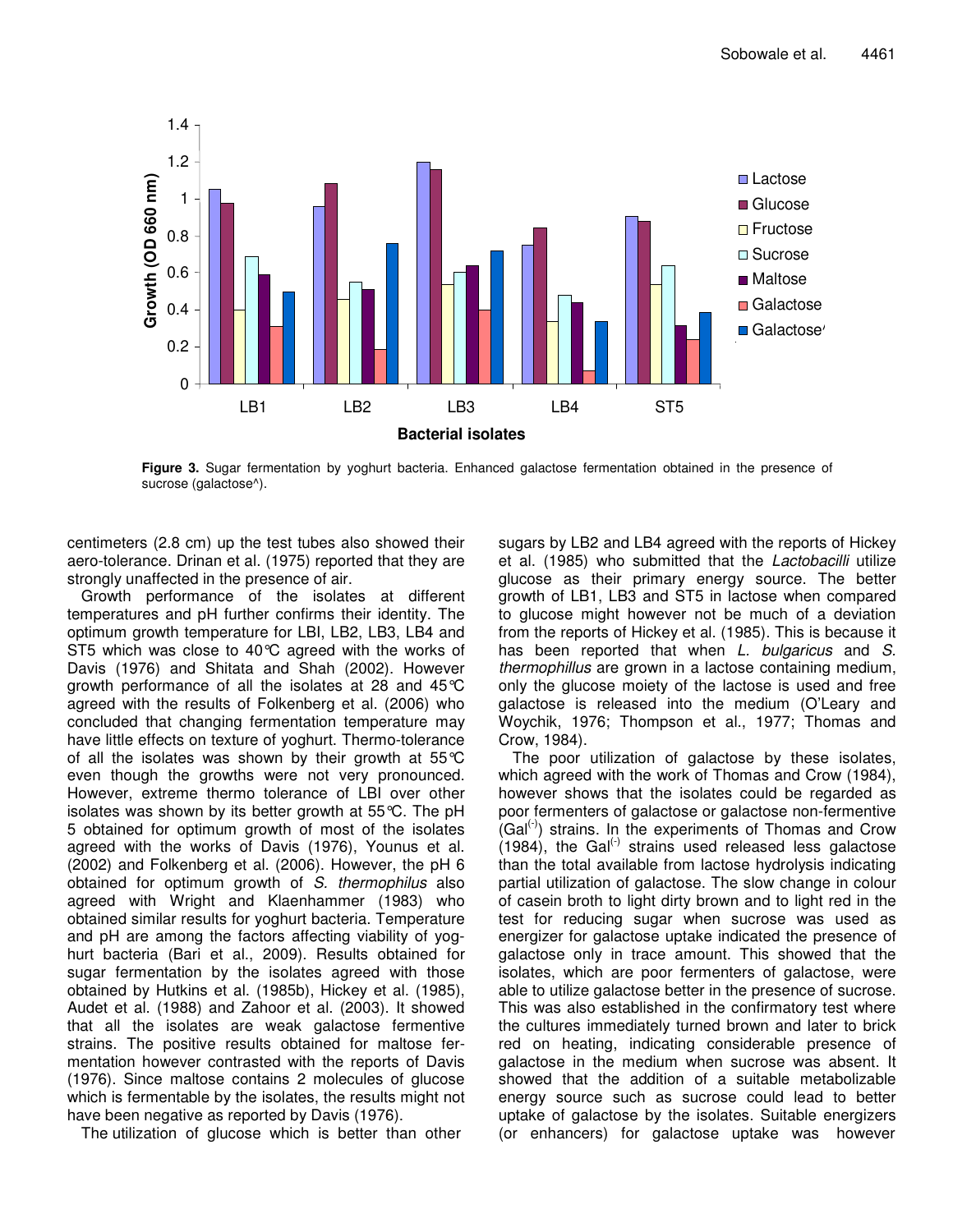reported to be few or limited in number by Hutkins et al. (1985b) and Hickey et al. (1985). According to them, the range of compounds fermentable by yoghurt cultures is narrow and this limits possible energizers for galactose uptake. They reported that many of the few remaining ones (energy sources) like lactose and glucose compete with galactose, inhibiting its uptake when present together with it in a medium, thus leaving out sucrose as an appropriate possible enhancer. It has however been reported that excess amount of sucrose could affect overall quality of yoghurt. Suzuki et al. (1986) reported that presence of 4% or more of sucrose leads to decreased production of by-products of sugar fermentation such as diacetyl, acetaldehyde, pyruvic and formic acids produced by both *S. thermophilus* and *L. bulgaricus*, all of which enhanced lactic acid production and cell growth of these yoghurt organisms leading to overall, "roundness" of the characteristic yoghurt flavour. This might pose a challenge in the use of sucrose as an enhancer for galactose uptake or as a sweetener to reduce sharpness. Hutkins et al. (1985a) and Tinson et al. (1982) reported that the inability of *L. bulgaricus* and *S. thermophilus* strains to utilize galactose (in the absence of energizers) may be due to either the absence of one or more catabolic enzymes or the absence of galactose transport system through which galactose could be transported. This might be one of the reasons for the poor utilization of galactose by the isolates. Appropriate experiments will however be needed before credible assertions on this could be made. Conclusively, it could thus be said that instead of lactose, glucose could rather be tagged the primary energy source for yoghurt organisms. Galactose-fermentive  $(Gal^{(+)} )$  strains rather than galactose-non fermentive  $(Gal^{(-)} )$  $\phi$ ) strains might be employed more often as yoghurt starter cultures, as this might address to an extent, problem of early contamination of yoghurt. However, for continued use of Gal (-) strains of *L. bulgaricus* and *S.* thermophilus (as there are more reported cases of Gal<sup>(-)</sup> strains than Gal<sup>(+)</sup> strains), appropriate amount of sucrose could be considered as an enhancer. However, if sucrose will not be considered as an enhancer, more research may still be needed on better and more appropriate enhancer(s) for galactose uptake by yoghurt organisms. This may be so, as the inability of many commercial strains of *L. bulgaricus* and *S. thermophilus* to utilize galactose has been reported to have practical undesirable implications in a number of fermented dairy products.

# **REFERENCES**

- Audet P, Paquin C, Lacroix C (1988). Sugar utilization and acid production by free and entrapped cells of *Streptococcus salivarius* subsp. *thermophilus, Lactobacillus delbrueckii* subsp*. bulgaricus* and *Lactobacillus lactis subsp. lactis* in a whey permeate medium. J. Appl. Environ. Microbiol. 55(1): 185-189.
- Awan JA, Rahman SU (2002). Microbiology Manual. Unitech

Communications. Faisalabad, Pakistan.

- Bari MR, Ashrati R, Alizade M, Rofehgarineghad L (2009). Effects of different contents of yoghurt starter/probiotic bacteria, storage time and different concentration of cysteine on the microflora characteristics of bio-yogurt. Res. J. Biol. Sci. 4(2): 137-142.
- Collins CH, Lyne PM (1980). Microbiological Methods. Butterworths, London. 4: 215-217.
- Davis JG (1976). The microbiology of yoghurt. Dairy Ind. 38: 245-263.
- Degeest B, Vuyst LD (2000). Correlation of activities of the enzymes  $\alpha$ -Phosphoglucomutase, UDP-Glucose Pyrophosphorylase with Exopolysaccharide Biosynthesis by *S. thermophilus* LY03. Appl. Environ. Microbiol. 66(8): 3519-3527.
- Drinan DF, Tobin S, Cogan TM (1975). Citric acid metabolism in heteroand homofermentive lactic acid bacteria. J. Appl. Environ. Microbiol. 31(4):481-486.
- Folkenberg DM, Dejmek P, Skriver A, Guldager HS, Ipsen R (2006). Sensory and rheological screening of exopolysaccharide producing strains of bacterial yoghurt cultures. Int. Dairy J. 16: 111-118.
- Ginovart M, Lopez D, Valls J, Silbert M (2002). Simulation modeling of bacterial growth in yoghurt. Int. J. Food Microbiol. 73: 415-425.
- Gueimonde M, Alonso L, Delgado T, Bada-Gancedo JC, Clara G. de los Reyes-Gavilan (2003). Quality of plain yoghurt made from refrigerated and CO2-treated milk. Food Res. Int. 36: 43-48.
- Harrigan WF, McCance ME (1976). Laboratory methods in foods and dairy microbiology. Academic Press, London, UK. pp. 19-20.
- Hickey MW, Hillier AJ, Jago GR (1985). Transport and metabolism of lactose, glucose and galactose in homo-fermentative lactobacilli. J. Appl. Environ. Microbiol. 51 (4): 825-831.
- Holt JG, Krieg NR, Sneath PHA, Stanley JT, Williams ST (1994). Bergey's Manual of Determinative Bacteriology, 19<sup>th</sup> edition, Williams & Wilkins, Baltimore.
- Huang DQ, Prevost H, Divies C (1994). Interrelationship of sugar metabolism (glucose, galactose, lactose) by *Leuconostoc mesenteroides* subsp. *mesenteroides*. Dairy Sci. Technol. 74(3): 207- 215.
- Hugh R, Leifson E (1953). The taxonomic significance of fermentative versus oxidation metabolism of carbohydrates. J. Bacteriol. 66: 24- 28.
- Hutkins R, Morris H.A, McKay LL (1985a). Galactose transport in *Streptococcus thermophilus*. J. Appl. Environ. Microbiol. 50(4): 772- 776.
- Hutkins R, Morris HA, McKay LL (1985b). Galactokinase activity in *Streptococcus thermophilus*. J. Appl. Environ. Microbiol. 50(4): 777- 780.
- Khan MT, Hussain M, Wajid A, Rasool SA (2008). Microbial population load and enzyme production of indigenously isolated yeast. Pak. J. Bot. 40(5): 2225-2230.
- Marteau P, Boutron-Ruault MC (2002). Nutritional advantages of probiotics and prebiotics. Br. J. Nutr. 87: 153-157.
- Mcilvains TC (1921). Biological Laboratory Data. London Methuen and Co. Ltd.
- Mehmood T, Masud T, Abbaas A, Maqsud S (2009). Isolation and Identification of wild strains of lactic acid bacteria for yoghurt preparation from indigenous dahi. Pak. J. Nutr. 8(6): 866-871.
- O'Leary VS, Woychik JH (1976). Utilization of lactose, glucose, and galactose by a mixed culture of *Streptococcus thermophilus* and *Lactobacillus bulgaricus* in milk treated with lactase enzyme. J. Appl Environ. Microbiol. 32: 89-94.
- Ongol MP, Sawatari Y, Ebina Y, Sone T, Tanaka M, Tomita F, Yokota A, Asano K (2007). Yoghurt fermented by *Lactobacillus delbruekii subsp. bulgaricus* H + -ATPase-defective mutants exhibits enhanced viability of *Bifidobacterium breve* during storage. Int. J. Food Microbiol. 116: 358-366.
- Poolman B, Royer TJ, Mainzer SE, Schmidt BF (1988). Lactose transport system of *Streptococcus thermophilus*: a hybrid protein with homology to the melibiose carrier and enzyme III of phosphoenolpyruvate-dependent phosphotrransferase systems. J. Bacteriol. 171(1): 244-253.
- Rachid MM, Gobbato NM, Valdez JC, Vitalone HH, Perdigon G (2002). Effect of yoghurt on the inhibition of an intestinal carcinoma by increasing cellular apoptosis. Int. J. Immunopathol. Pharmacol. 15: 209-216.